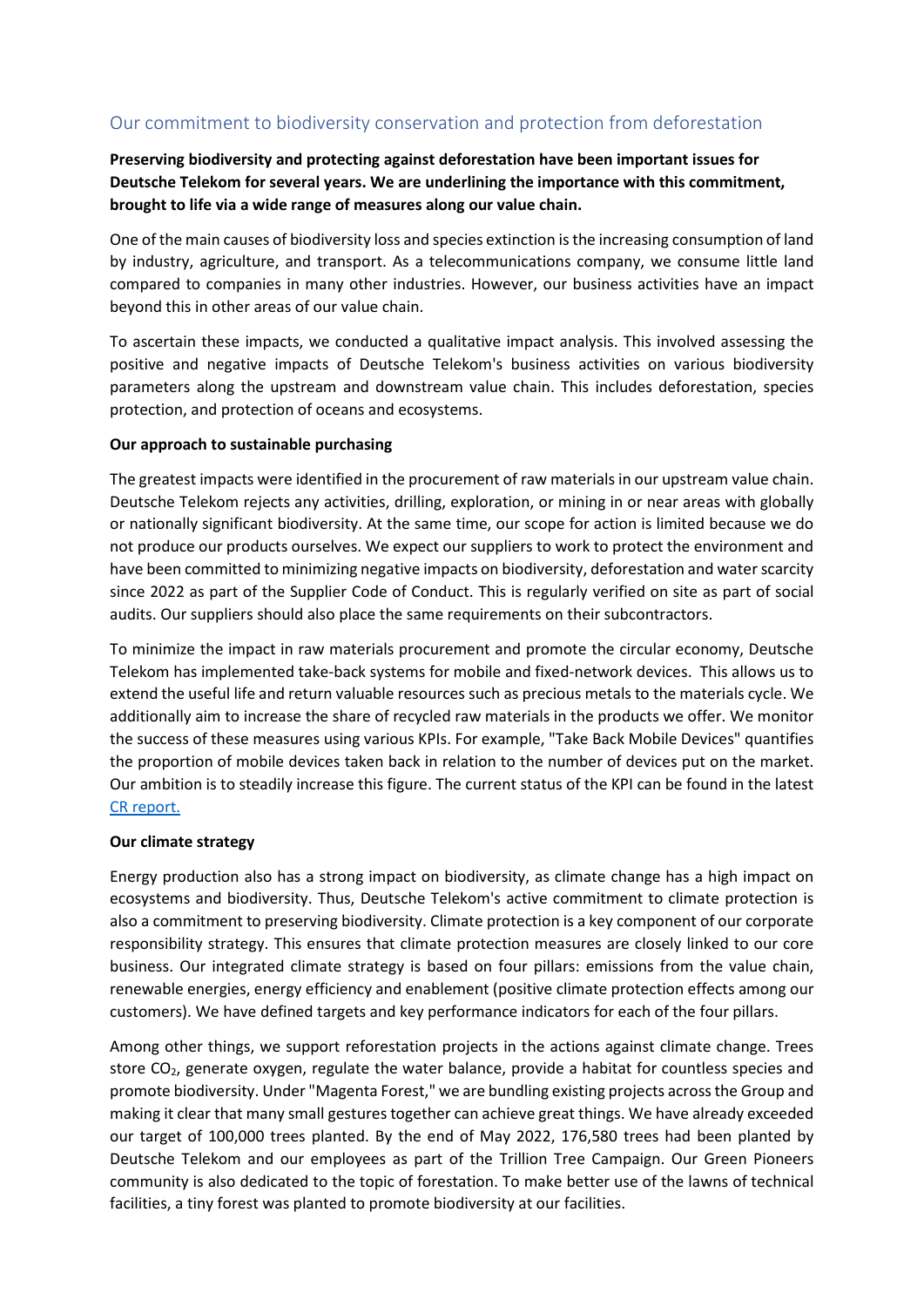### **Protection from deforestation**

However, we see it as our responsibility not only to contribute to forestation, but also to stop deforestation. Deutsche Telekom is committed to the responsible use of forests and wood as a raw material. We see our greatest impact in our paper consumption. Our Paperless Office project aims to decrease paper use as much as possible throughout the Group by 2025. To this end, we have introduced print-on-demand systems and provide payroll electronically. The continuous switch from print to online invoices is also a good example of the biodiversity potential of digitization. The majority of our customers already receive their invoices online. Since 2018, we have been procuring only environmentally certified office paper that has been awarded the "Blue Angel" or the "Nordic Swan" certificate via a paper wholesaler.

### **Impact of our services**

The provision of our services can also have an impact on biodiversity. The basis of mobile communications is the use of electromagnetic fields for the transmission of voice and data. The effects of electromagnetic fields on the environment are the subject of research and public debate. The German Federal Office for Radiation Protection states that, according to the current state of science, there are no indications of negative effects if the limits are observed.

Our subsidiary, Deutsche Funkturm, is responsible for expanding the infrastructure of our mobile communications network. When selecting suitable sites, we take ecological aspects into account as part of building permit procedures. At the same time, species and plant diversity is promoted. In cooperation with nature conservation authorities and Naturschutzbund Deutschland e.V. (NABU), Deutsche Funkturm plants trees and plants and promotes the habitats of native animals by installing nesting and bee boxes.

Nesting storks on cell towers are not uncommon, as the towers offer good protection during the breeding season. In order not to disturb the animals, our maintenance intervals are adjusted and interference suppression work is carried out as gently as possible. Deutsche Telekom cooperates with NABU on a case-by-case basis.

## **Our contribution to the preservation of biodiversity**

In addition, Deutsche Telekom considers other biodiversity issues such as water consumption and sustainable buildings and canteens to be very significant. Even though our footprint in these areas is limited:

- Sustainable telecom buildings that are  $CO<sub>2</sub>$ -saving and optimally used [\[Link\]](https://www.cr-bericht.telekom.com/2021/steuerung-fakten/umwelt/betrieblicher-ressourcenschutz#atn-16437-16363,atn-16437-18387,atn-16437-18388).
- Resource efficiency in the workplace, incl. sustainable office range and reduction of waste in canteens [\[Link\]](https://www.cr-bericht.telekom.com/2021/steuerung-fakten/umwelt/betrieblicher-ressourcenschutz#atn-16437-16363).
- Employees take on sponsorships for flowering meadows on Telekom sites
- On our Telekom areas, we avoid mowing the lawns as far as possible to protect rare plant species

We also offer numerous products and solutions to reduce this environmental impact, e.g.:

- ICT solutions support transparency on water consumption and water management systems as well as animal tracking for the protection of endangered species.
- Beehives networked through ICT solutions contribute to biodiversity by having sensors collect data from beehives and transmit it to beekeeper[s \[Link\].](https://www.cr-bericht.telekom.com/2021/steuerung-fakten/umwelt/betrieblicher-ressourcenschutz#atn-16437-16365)
- 5G supports the digitization of agriculture [\[Link\].](https://iot.telekom.com/de/blog/wie-5g-die-digitalisierung-der-landwirtschaft-befluegelt)